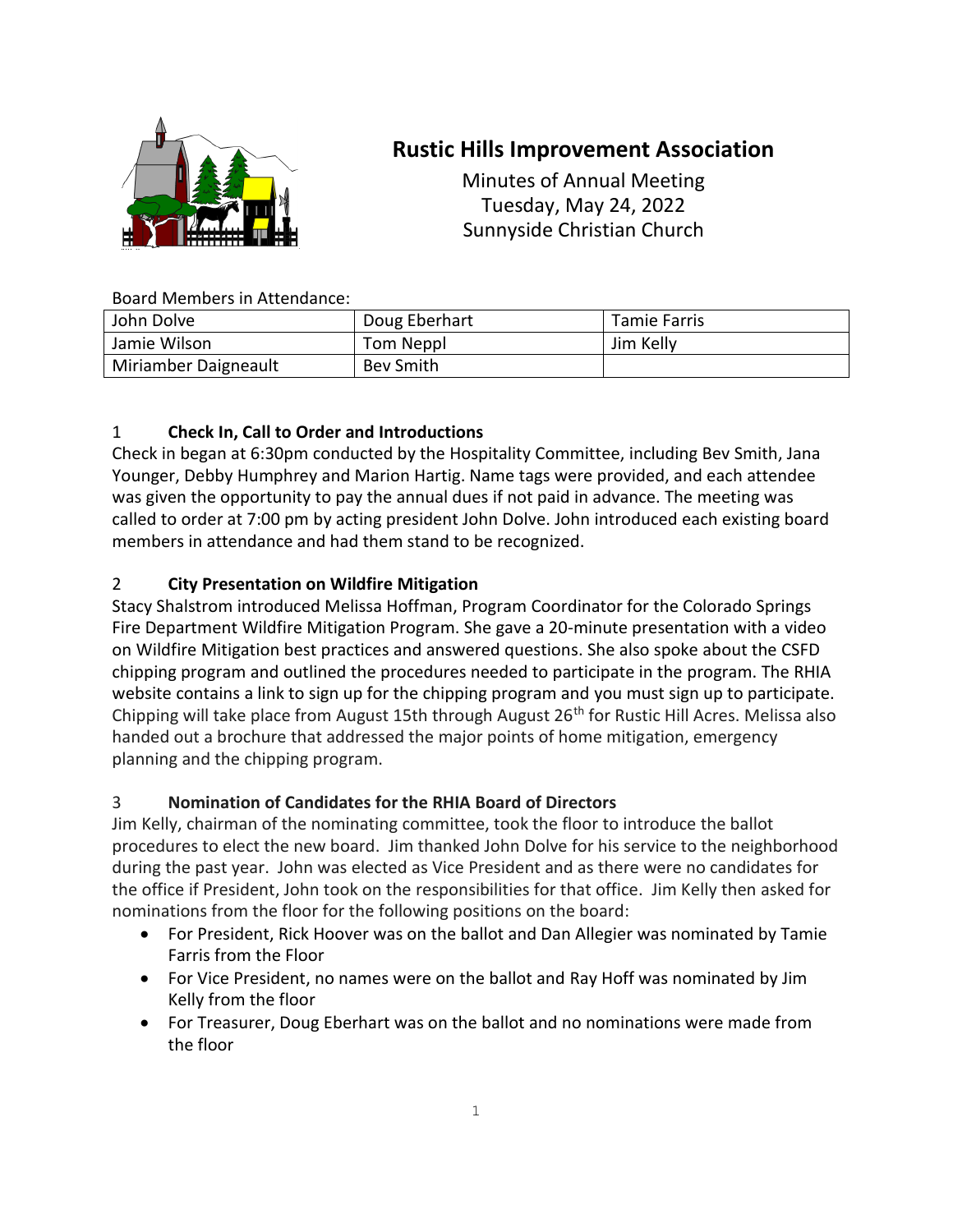- For Secretary, Tamie Farris was on the ballot and no nominations were made from the floor
- For board of directors, Filing One, Linda Cash was on the ballot and no nominations were made from the floor
- For board of directors, Filing Two, Shane Bruckner was on the ballot and no nominations were made from the floor

Jim Kelly then asked all paying members attending to mark their ballots and he would collect them during the remainder of the meeting to be tabulated.

Dan Allegier stood and spoke. He stated that he was a candidate for office because he was interested in helping navigate the road and drainage issues in the neighborhood.

#### 4 **City Presentation on Road Paving**

John Dolve then introduced Nancy Henjum, City Council representative for District 5 which includes Rustic Hills Acres. She stated that she was attending because she has been involved in answering questions and concerns about Storm Water drainage and road paving in our neighborhood. She introduced Travis Easton, Public Works Director, for the City of Colorado Springs.

Mr. Easton used a map of Rustic Hills Acres to show the area that has already undergone drainage reconstruction and road paving and to show which roads are next to have work done on the drainage and paving. The funding has been allocated and the work is scheduled to be completed in 3 phases, the  $1<sup>st</sup>$  to begin in August and September of 2022. The second phase in the summer of 2023 and the  $3<sup>rd</sup>$  in 2024. Mr. Easton stated that the plans could be accessed online.

There were questions and concerns from members about the drainage and paving already done. Some were experiencing flooding and erosion of the walking/riding paths next to the roads. The fact that this is an equestrian area and that safety of both riders and those walking on the paths was of the greatest concern of the members who commented. The idea was proposed that speed bumps or dips be included with the paving to prevent speeding. Mr. Easton was not sure if this was a possibility.

Mr. Easton further stated that the paving of the roads and the associated funding was initiated because the residents of Rustic Hills Acres requested the paving to be done and that the residents had a choice to pave or not pave. However, the current and previous board had been told the city owned the roads and had decided to do the paving due to lawsuits from the city of Pueblo over stormwater damage from road base and other debris coming out of Colorado Springs and the cost of maintaining the dirt roads.

Nancy Henjum rose to reiterate that the residents have a choice and we needed to take a survey to determine our preference. This came as a surprise to all residents attending and there were sentiments both for and against continued paving. The stormwater and drainage issues must be addressed in either case.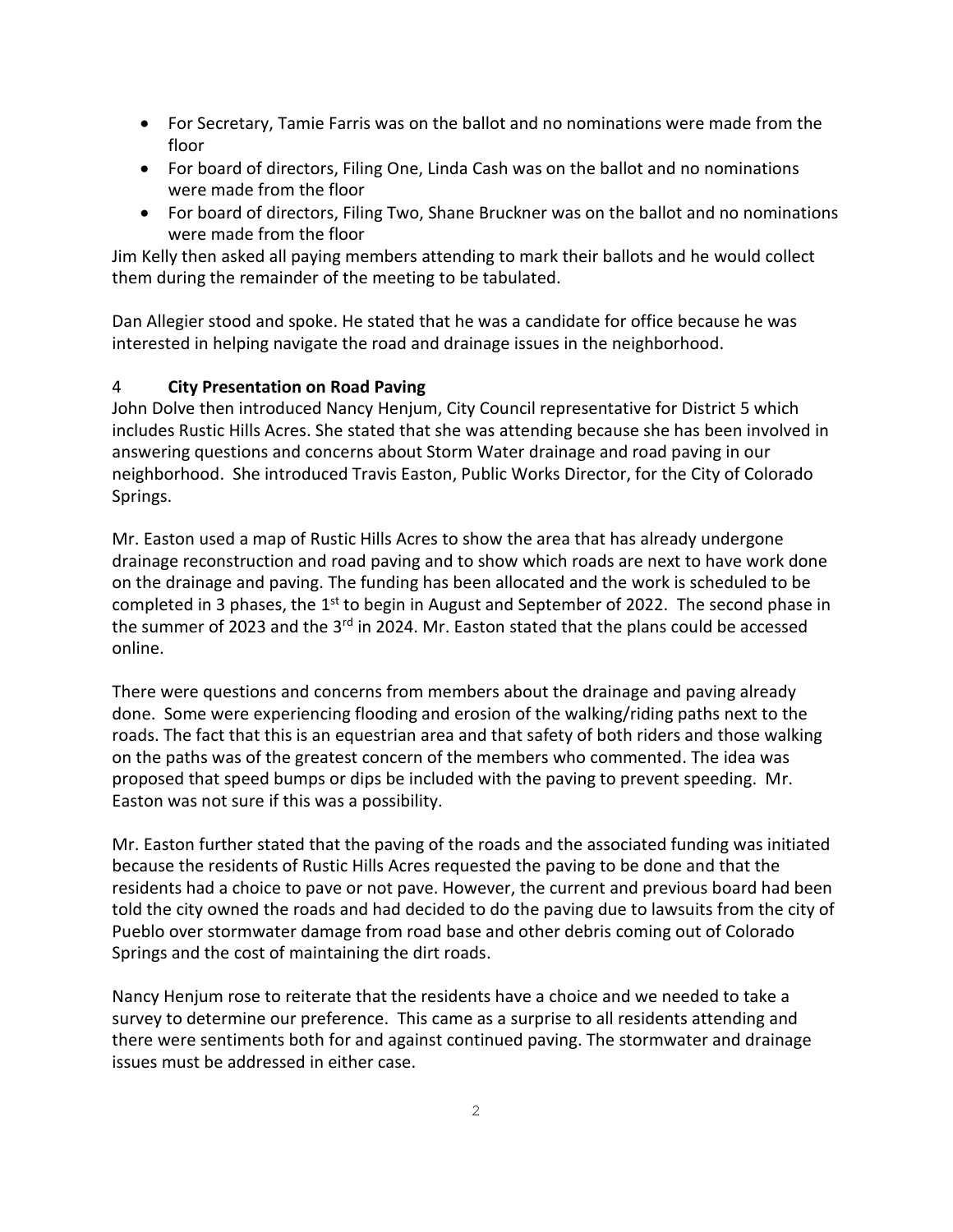The lengthy discussion was drawn to a close by acting president, John Dolve, with an action item to be taken up by the new board on the issue at the next board meeting. Travis Easton offered to set aside time to meet with individual property owners to address their concerns. Any meeting dates would be set at a later time.

## 5 **Treasurer's Report, Vote on Dues, and Approval of Budget for 2022-3**

RHIA Treasurer Doug Eberhart gave a summary of the revenue and expenses for the 2021 – 2022 fiscal year and a copy of his report was handed out to the members (see Addendum #1). The funds for the Rustic Hills Trash Coalition are kept separate from the general funds from dues and donations. He stated that the current annual dues of \$50 were set by a vote of the membership at the annual meeting in May of 2021.

The members were asked to decide if we wanted to keep the dues at the current \$50 level or make an adjustment. A motion was made by Tamie Farris and seconded by Stacy Sahlstrom to keep the dues at \$50 for the 2022-2023 fiscal year. The motion passed unanimously.

Mr. Eberhart distributed copies of the fiscal year 2022-23 proposed budget for all review while he explained the figures. The handout showed a comparison of the 2021-22 approved budget and the 2022-23 proposed budget (see Addendum # 2). He said that 93 paid memberships would be needed to meet the mew budget and as more than 93 are expected we may run a small surplus. John Dolve made a motion to approve the new budget and seconded by Jamie Wilson. The motion passed unanimously.

## 6 **Report of the Audit Committee**

The annual audit was conducted by the audit committed headed up by Stacy Sahlstrom assisted by Tom Hartig. Stacy stood and reported that the audit went well, and all funds were accounted for and all accounts balanced. Addendum # 3 and #4 show the results of the audit.

## 7 **Board of Directors Report**

Acting president John Dolve gave the Broad of Directors Report on the events of the past year. He reported on the activities sense the last annual meeting which included:

- Rustic Hills Acres Annual Garage Sale, held June 25 and organized by Janna Younger, was a success.
- Neighborhood Clean Up Day July  $10^{th}$  a special thank you to Tom Hartig and Dan Allegier for their hard work.
- Neighborhood Chipping Day the week of August  $10^{th}$  a heartfelt thank you to the Colorado Springs Fire Department Wildfire Mitigation team.
- The Annual Picnic and Car Show on September 11<sup>th</sup>. We were able to meet and eat together. We owe a big thank you Tom and Marion Hartig for hosting yet again, and to Tony James whose Bar-B-Q can't be beat and to Lester and Mimi Nowell for donations of green beans and coleslaw from Captain D's. We had 162 people attend representing 63 households. Guests included non-resident band members, city council woman Nancy Henjum and Janice McClain of Red Oak Associates. The Front Range Band provided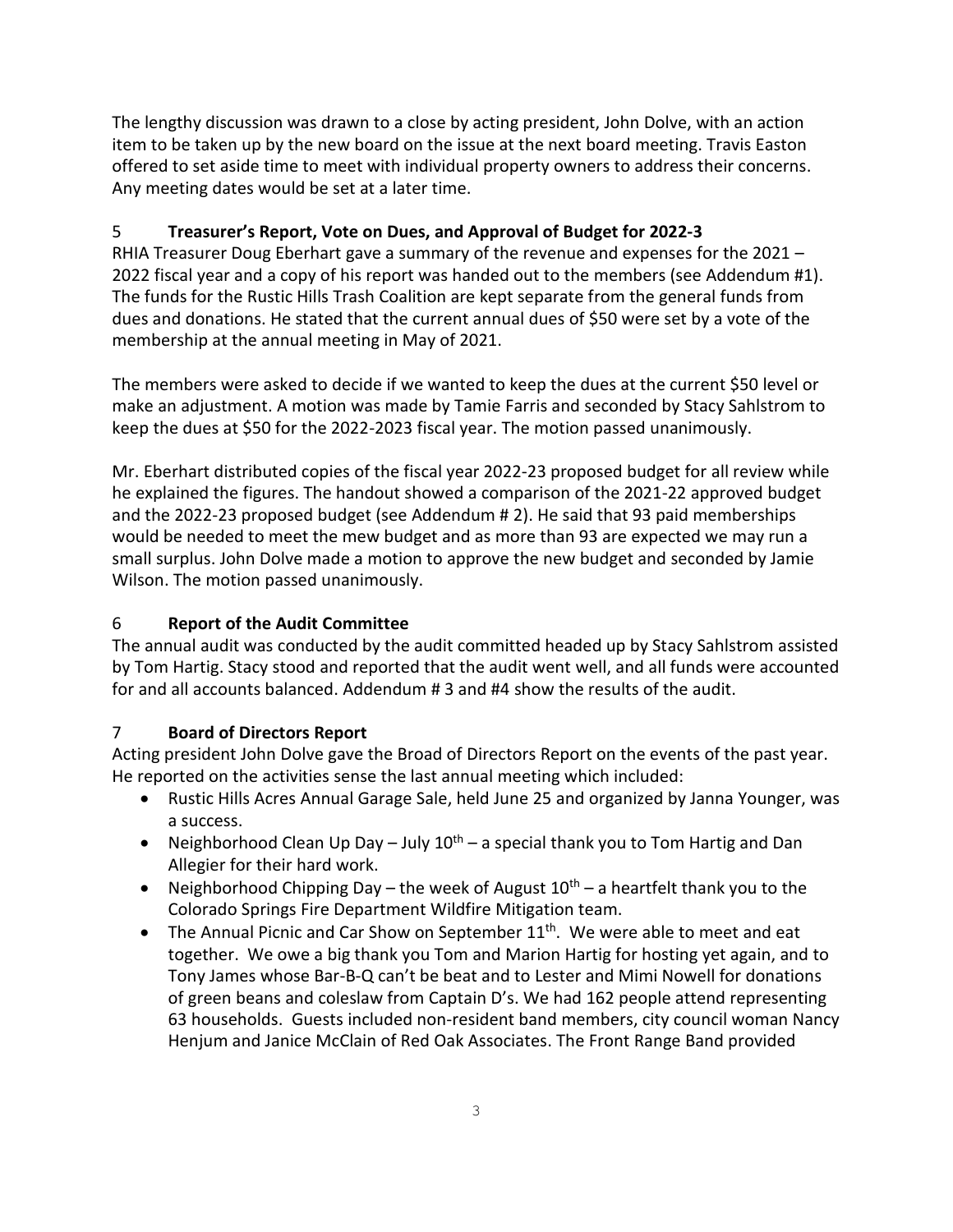entertainment compliments of resident and band member Gary Gossage. Attendees were asked to bring canned goods for our food drive, and we had many pounds of food to donate to a local pantry.

- The Architectural Committee consisting of Jim Kelly, Veronica Eberhart and Shane McDonell was very busy with a new home build on Payton Circle and many outbuildings and renovations requested.
- We had advertised a contest for a new logo design but have had no submissions yet.
- At the annual meeting in 2021 it was proposed to authorize \$7,500 on signage for the neighborhood that declared RHA as covenanted neighborhood as many new owners were not given that information by their realtors prior to closing. Another proposal was made to spend \$3,000 on legal fees for updating the outdated 1960s covenants. Both motions failed as the consensus was that a definite plan needed to be in place before spending funds. In view of this, a new committee was formed to review and propose new covenants with Miriamber Daigneault as the committee chair. Members were invited to meet with Miriamber after the meeting if they would like to be on the committee. The new board will be tasked with determining if the signage is feasible.
- Doug Eberhart was acknowledged as the creator of the Rustic Hills Acres Information Packet. The packet was very well done and contained many interesting facts about the neighborhood. New residents are given the packet by our hardworking Hospitality Committee and were available at the meeting.
- Linda Cash and Tamie Farris developed a Rustic Hills Acres Facebook page, and it now has 103 members
- The subject of the bridal paths came up and it was emphasized that only Filing Two has bridle paths between the homes. There has been some concern about liability and Tamie Farris explained that in the state of Colorado, Equine Activities are considered a risk and by law the risk falls on the individual participating in the activity. Homeowners and others only have to be concerned if they knowingly create a hazard and the blocking of the legally designated bridle paths could be considered a hazard and then would shift the liability to the homeowner.

## 8 **Board of Directors Election Results**

Nominating Committee Chairman Jim Kelly announced the results of the election of the new board members, for terms beginning June 1, 2022, which were as follows:

- President Dan Allegier
- Vice President Ray Hoff
- Treasurer Doug Eberhart
- Secretary Tamie Farris
- Filing One Director Linda Cash
- Filing Two Director Shane Bruckner

The other, previously-elected board members, continuing from last year, are:

- Filing One Jim Rickman and Jim Kelly
- Filing Two Jamie Wilson and Tom Neppl